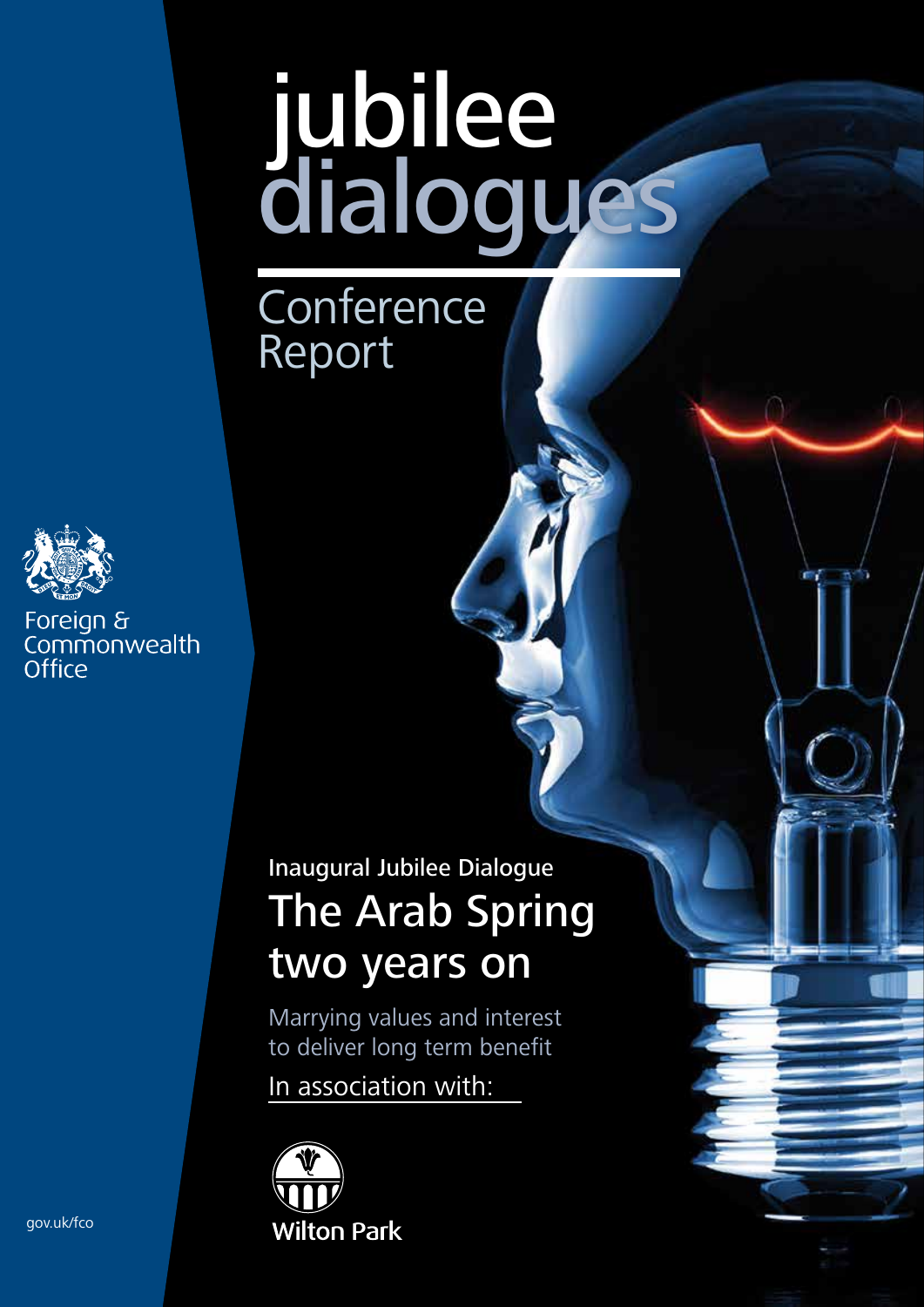



Conference report

**Inaugural Jubilee Dialogue**

**The Arab Spring two years on: marrying values and interest to deliver long term benefit**

Monday 25 March 2013 | WP1253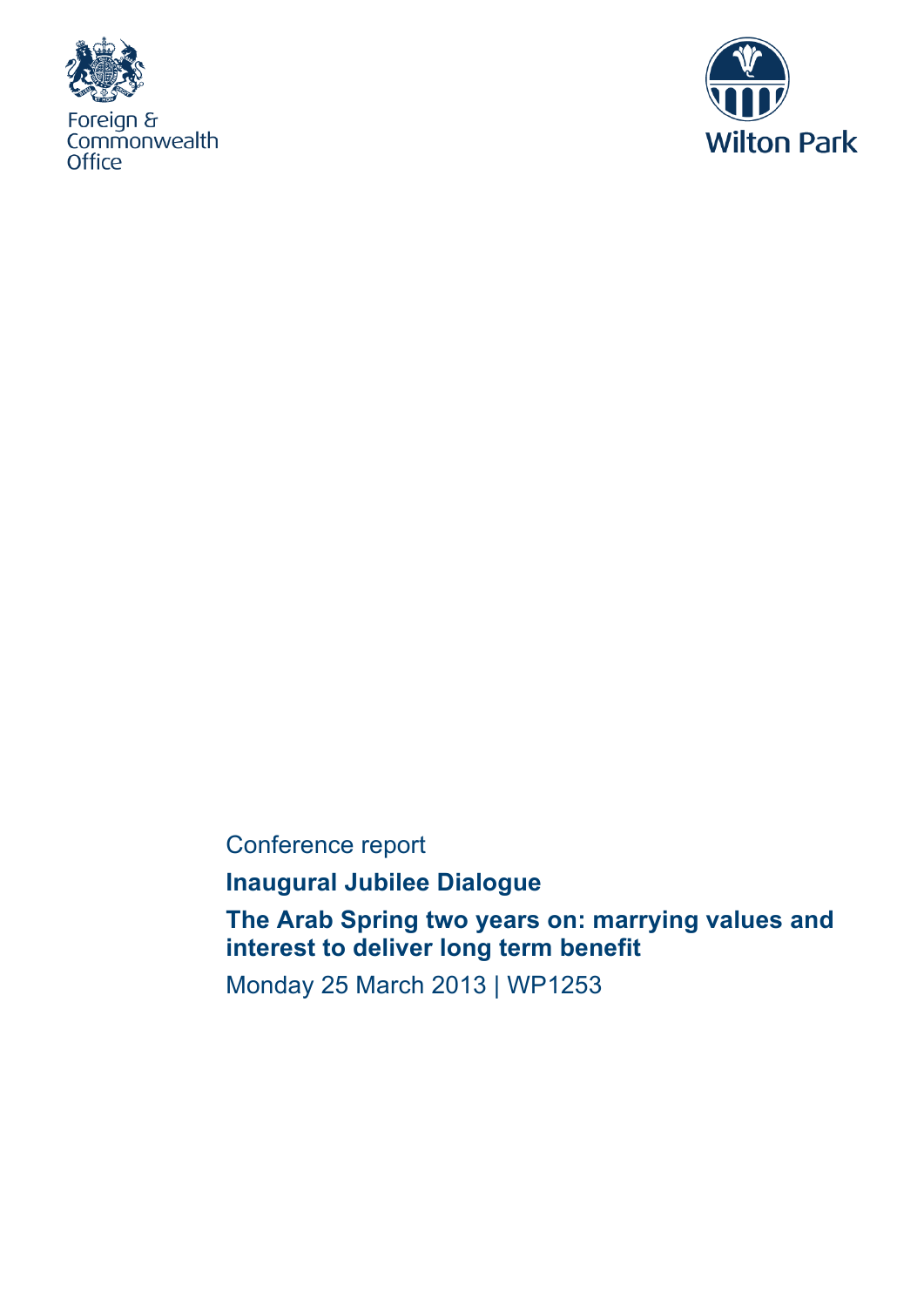

# Conference report

# **Inaugural Jubilee Dialogue**

# **The Arab Spring two years on: marrying values and interest to deliver long term benefit**

# Monday 25 March 2013 | WP1253

The first Jubilee Dialogue examined perspectives on change in the region, two years since the onset of the "Arab Spring." Participants challenged the UK's approach in marrying values and interests in its foreign policy in the region, and explored innovative ideas on how the UK can best support longterm sustainable change in the region. The Jubilee Dialogue is a series of discussions in which external experts provide their views to Government on a key foreign policy subject.

## **Introduction**

- 1. The region today faces deep challenges. Some pre-date the 'Arab Spring' and others, notably the Syrian conflict, are a direct consequence of the change that has swept parts of the region. Transitions are proving complex, and despite some early, remarkable achievements, Tunisia, Egypt and Libya face critical economic, political and security issues.
- 2. Over the past two years, through the Arab Partnership, the UK has supported political and economic reform across the MENA region. This support is based both on our values and the understanding that in the long-term a more stable prosperous MENA region will be one that is based on genuine citizen participation and legitimacy. Yet there can sometimes be a difficult tension between these values and the UK's immediate interests in national security and prosperity.
- 3. By engaging with regional experts, the FCO hopes to develop its understanding of the role the UK can play, what should be done next and how the UK can use its influence by building policy which supports the region.

## **Political Aspects**

- 4. Following transfers of power, the 'second chapter' of the "Spring" process involves elections, constitution-writing and institution-building. It may be the most difficult period. The political polarisation of all areas of public life permeates the overall political and economic environment; there is no concept of shared power and vested interests remain intent on keeping people apart. Discovering which mechanisms in each country can bring people together remains critical, as does reducing the fear on handing power over, eg among the militias in Libya.
- 5. Much of the discussion revolved around Egypt. It is the biggest economic and political power that has undergone revolution and has considerable regional influence.
- 6. Egypt is suffering the consequences of a sixty year dictatorship. This legacy is felt at all levels of government and civil society. People want change, but institutions are fragile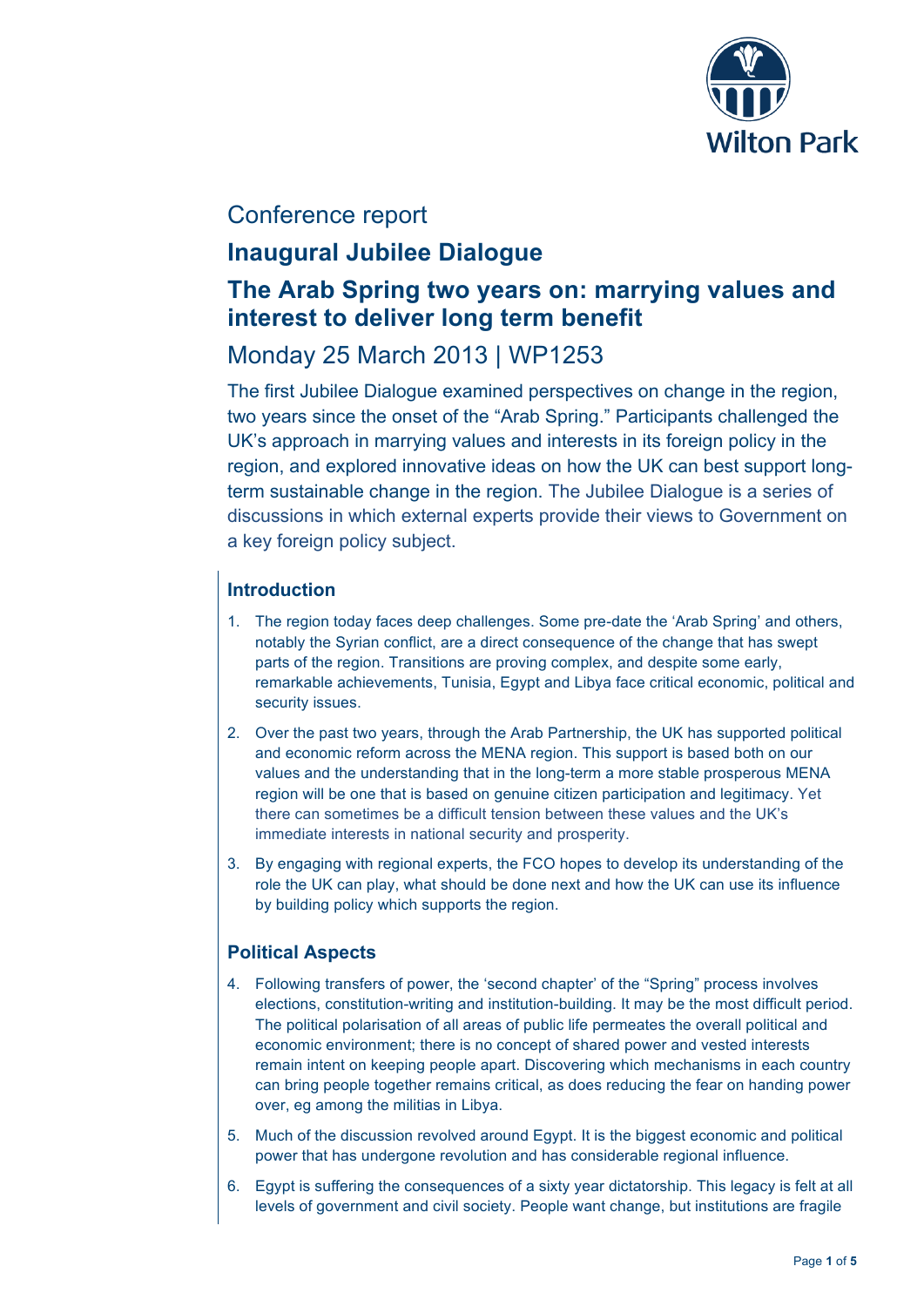and remain on the verge of breakdown. Under Mubarak, the state was functioning well at a certain level, ie tourism, but there was a huge disparity of wealth and the country had been on the brink of collapse for some time. A democratic process necessary to marshal the anger from the Mubarak era is underway but serious challenges persist. The government is not in control and institutions are resistant to change. Government conspiracies regarding the persistence of the old regime are a reality and the opposition does not accept freely elected Islamist parties. The "deep state" persists in fact and in the popular perception of government. Unemployed youth are exploited by all sides and need to learn the mechanisms of lobbying (as does the wider opposition) as an alternative to street politics.

- 7. The President is not in control of security sector reform and the army "makes a mockery of the President," for example, ignoring curfews. Anger within the police force relating to their own fatalities throughout the revolution informs their behaviour and it is felt that they support neither the current Government nor the former regime. The judiciary is engaged in a power struggle with the Government – a factor the UK has neglected thus far. Both the judiciary and the Army are Mubarak supporters and remain opposed to the elected Government. This has contributed to the forestalling of parliamentary elections.
- 8. Overall, every sector within Egypt is highly politicised including human rights monitoring and advocacy. The UK must support the creation of apolitical professions and institutions. We must acknowledge the damage done in transition to bodies such as the police who retain their old patterns of behaviour. The reorganisation of professions is required in a number of transition countries in order "to pass the democratic test," ie to change public perceptions of institutions from being a tool of the state to protectors against the abuse of power.
- 9. Despite high levels of education within some elements of government and society, there is a distinct lack of political skills. Parties are formed around egos and personalities *in Cairo*. The UK has great experience in "how to do politics," ie building networks, organising, etc and is able to provide support of a technical rather than political nature, focused on institutional reform.
- 10. An additional variable that influences the progression of the "Arab Spring" which is not greatly understood is the sectarian divide between Sunni and Shi'a populations and related regional hegemonic aspirations.

#### **Economic Aspects**

- 11. The economy is a key concern for both investors and local publics. Two years on there are not only major difficulties in growth recovery and unemployment but also a growing dependency on international fiscal support. Addressing critical economic and political issues must go hand-in-hand.
- 12. In Egypt, economic investment is needed, debatably from the Gulf States. The United Arab Emirates (UAE) and Saudi Arabia have reservations related to their own internal fears of Muslim Brotherhood influence. This is unjustified as the Brotherhood in Egypt remains focused solely on their domestic situation. The UK could play a role in leveraging further investment and in the alleviation of concern.
- 13. In terms of aid, the strategic approach to transition countries focuses on structural reform as opposed to the provision of material resources. There is debate surrounding how much leverage aid brings and there is a lack of political consensus regarding conditionality. Over \$12 billion in aid has been distributed across Egypt and Tunisia over the past two years (much of it from the Gulf), however the economic situation has not improved and private capital has shrunk. Aid must be well-coordinated and there is added-value from a wider range of donors.
- 14. The question for the international community is whether or not to let situations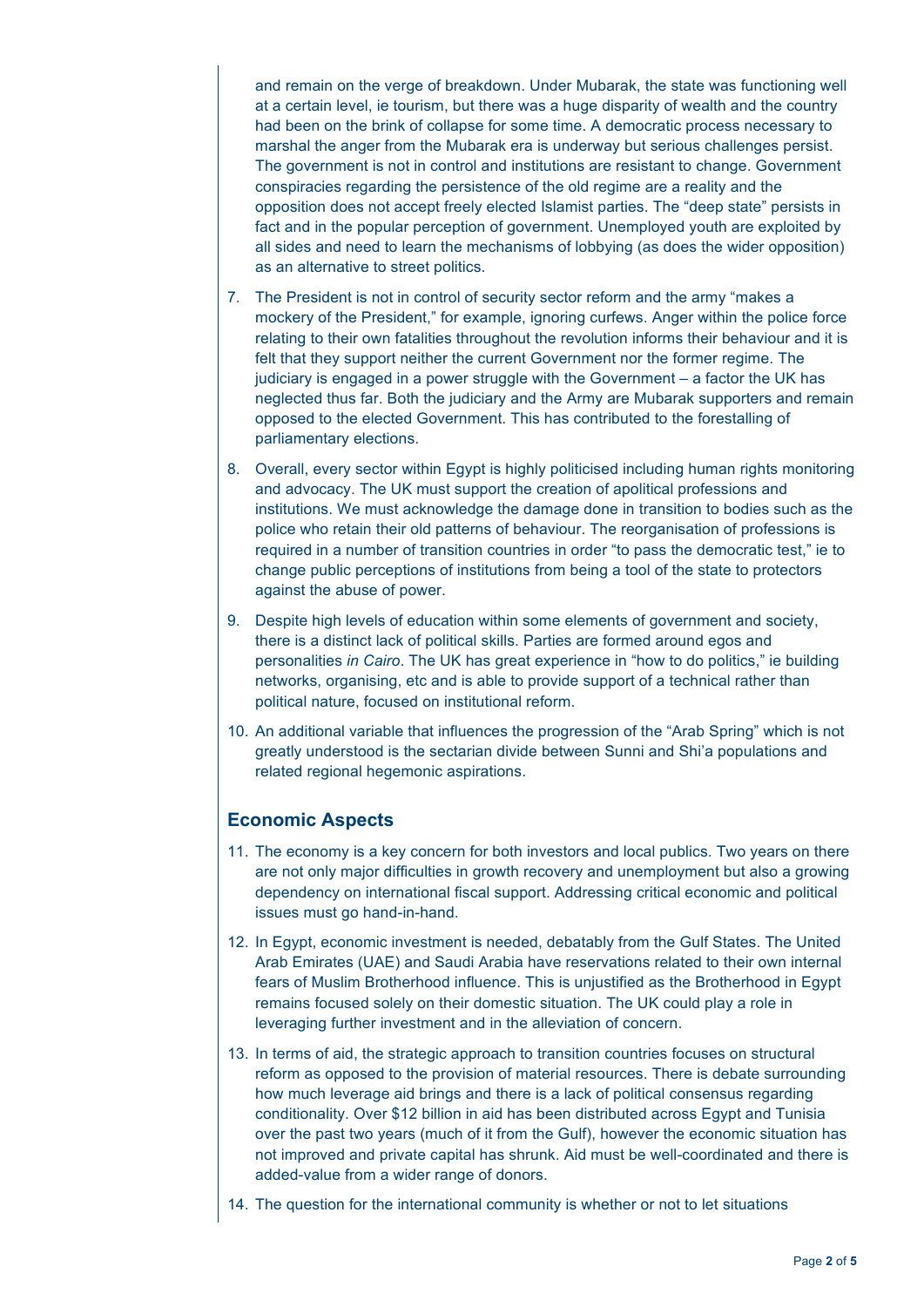deteriorate further (providing more funding despite a lack of progress in reforms), and there is a lack of understanding within the region as to why certain conditions are imposed. The UK must lead bilateral dialogue to change perceptions of how the West gives money and create a new narrative that challenges the negative perceptions of conditionality.

- 15. Similarly, the UK must not fall into the trap of supporting governments who are "too big to fail," in other words, rather than see the region fall into chaos; the UK and the West more generally, may tend to support regimes despite an unacceptable lack of progress in reform programs. This is neither conducive to private capital, investment, or to the credibility of the West.
- 16. Economics (and more specifically, jobs) provide a fundamental challenge to many countries; however, for example in Tunisia, the governing party, Al-Nahda is focused on its attempt to reconcile Islamism with democracy. Economics is not their priority and internal politics has become all-consuming.
- 17. Education reform will also be critical in improving the quality of workers entering the market, especially in Iraq, Egypt and Saudi Arabia where demographic shifts will see an influx of working-age individuals over the coming years. Education reform will help to avoid the erosion of future growth, stabilise an otherwise volatile situation, and encourage private capital.

#### **Human Rights and Values**

- 18. In countries where there is no change, a balance must be struck between the outspoken approach of human rights organisations and a perhaps "too polite" approach of the UK Government. The Olympics highlights a unique way in which the UK can utilise its influence, eg in enforcing the IOC rule that athletic teams must include women.
- 19. Moreover, UK engagement with countries that have not been through significant change also presents an opportunity to marry values and interests. For example, in Algeria, where there has been limited UK engagement generally, a response such as intelligence cooperation is not going to satisfy the values-side. Interests, however, remain the key concern for business and the UK could be more explicit about its interests. In transition countries it may be easier to be driven by values, whereas in countries such as Saudi Arabia this may be less of a viable foreign policy option.
- 20. From a values perspective, Saudi Arabia systematically denies certain rights to its citizens, especially girls, women and its population of nine million foreign workers. Its criminal justice system is flawed as highlighted by summary executions and the imprisonment of human rights activists.
- 21. In Bahrain, it is accepted that human rights issues are a high priority for the British Foreign Secretary, however there is a tendency for the UK to be overly positive about the progress of reform. Many activists remain imprisoned and are therefore not engaged in the National Dialogue. The UK should maintain pressure on the Government to grant the Shi'a population more rights in terms of housing, employment, etc which critically underpin their pursuit of power-sharing. Might the consequence of this be the undermining of existing economic and business relationships with Saudi Arabia?
- 22. In the UAE, freedom of expression and assembly is regularly quashed as seen through the arrests of Islamists over the past year. Similarly, Egypt is likely to pass the "Association law" which will severely limit and curtail NGO activity. In Syria, the UK (and international community) must not forget the peaceful protesters who sparked the revolution and remain in Damascus, subject to random imprisonment. They still need support and focus should not just be on "the guys with the guns."
- 23. In order to re-structure the public debate, the media across a number of transition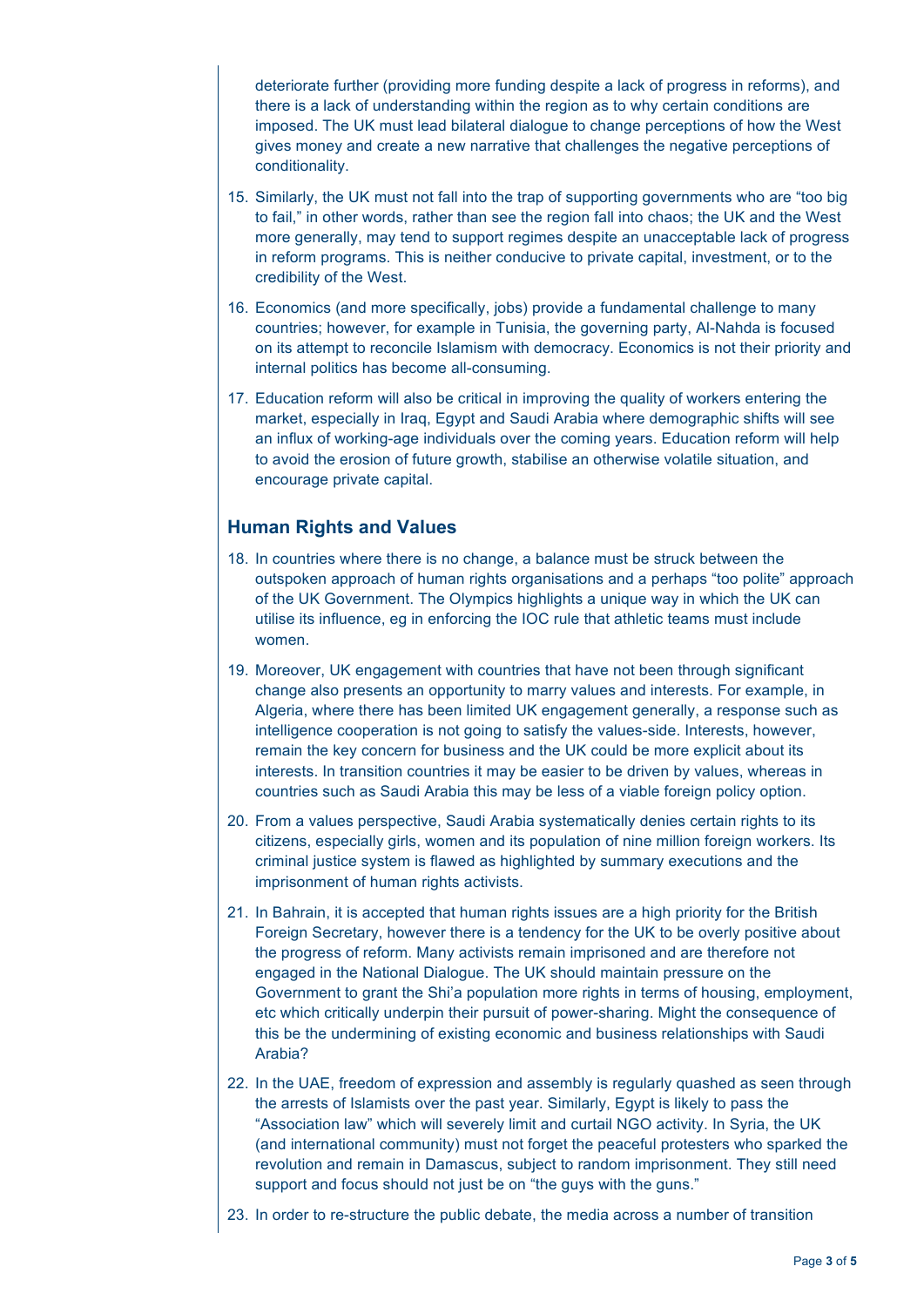countries needs to undergo radical change moving away from state ownership.

#### **Recommendations for UK Action**

24. The group recognised the limits of the UK's sphere of influence in the region however provided the following recommendations.

#### Political Recommendations

- 25. The UK must engage civil society *and* government in transition countries through technical assistance and institutional reform. UK intervention should focus on providing technical assistance where possible as opposed to attempting to influence politics, eg support for network building and political *organisation*, knowledge transfer and transferring skills.
- 26. The UK should recognise that it does not deal with 'governments' per se, rather a small number of key people or "elites" in transition states. Furthermore, UK power is often over-estimated by the fact that support for change is often sought from us. In this context, the UK should use with greater determination, opportunities in meeting highlevel foreign delegates to influence their behaviour.
- 27. Following a decade of intervention in Afghanistan, stakeholders have noted their biggest mistake in not listening to Afghans. The UK must listen more to those on the ground and pursue sound advice on *who* to talk to.
- 28. UK focus should be on states and societies where there is a poorer track record. The UK can take a positive role in structuring the political debate, ie non zero-sum game training and promoting open debate on issues such as corruption.
- 29. The UK should contribute to the construction of a non-partisan civil society across Arab Spring countries, utilising the (particularly Arab) experts involved in the Jubilee Dialogue. The UK is a highly organised society, a further area through which positive engagement could occur, ie the use of successful practitioners such as judges, doctors, etc in training. The UK is also in a unique position to mobilise the many Diaspora communities in order to develop nuanced understanding of the countries in question.
- 30. For the UK, the objective must be to marry values and interests especially given the regional perception that interests are generally put ahead of values. Arab Transitions have presented an opportunity to re-engage with values at the forefront as highlighted by the renewed UK relationship with Tunisia. A broad UK foreign policy goal should be to promote good governance in addition to or as a priority over democracy particularly as it is felt by some that democracy cannot be stable without a foundation in good governance. Tackling issues such as accountability and corruption is key.
- 31. The UK's Arab Partnership Initiative was created with a budget of £110 million to use over a four-year period. Whilst originally based solely in London, it is now principallyrun in country through British Embassies. This helps to engage actors on the ground and has proven much more effective in responding to fast-changing situations. It is not the UK's role to create solutions *ab initio* but to respond to innovation and ideas from within country. There are however means of utilising what leverage the UK does have, eg through the G8 Presidency, initiatives such as the Asset Recovery plan; processes that address specific grievances.
- 32. Where the UK has not been effective over past years has been where it lacks credibility. There is a mixed message in encouraging investment in a Muslim Brotherhood government in Egypt whilst also calling for the creation and encouragement of political opposition. In this sense, language is critical. This is also in relation to the heterogeneous nature of the region and subsequent policy differences, for example between North African countries and the Gulf States. Concepts of governance and the language attributed to them need to be subtly adjusted in order to maintain consistency and credibility.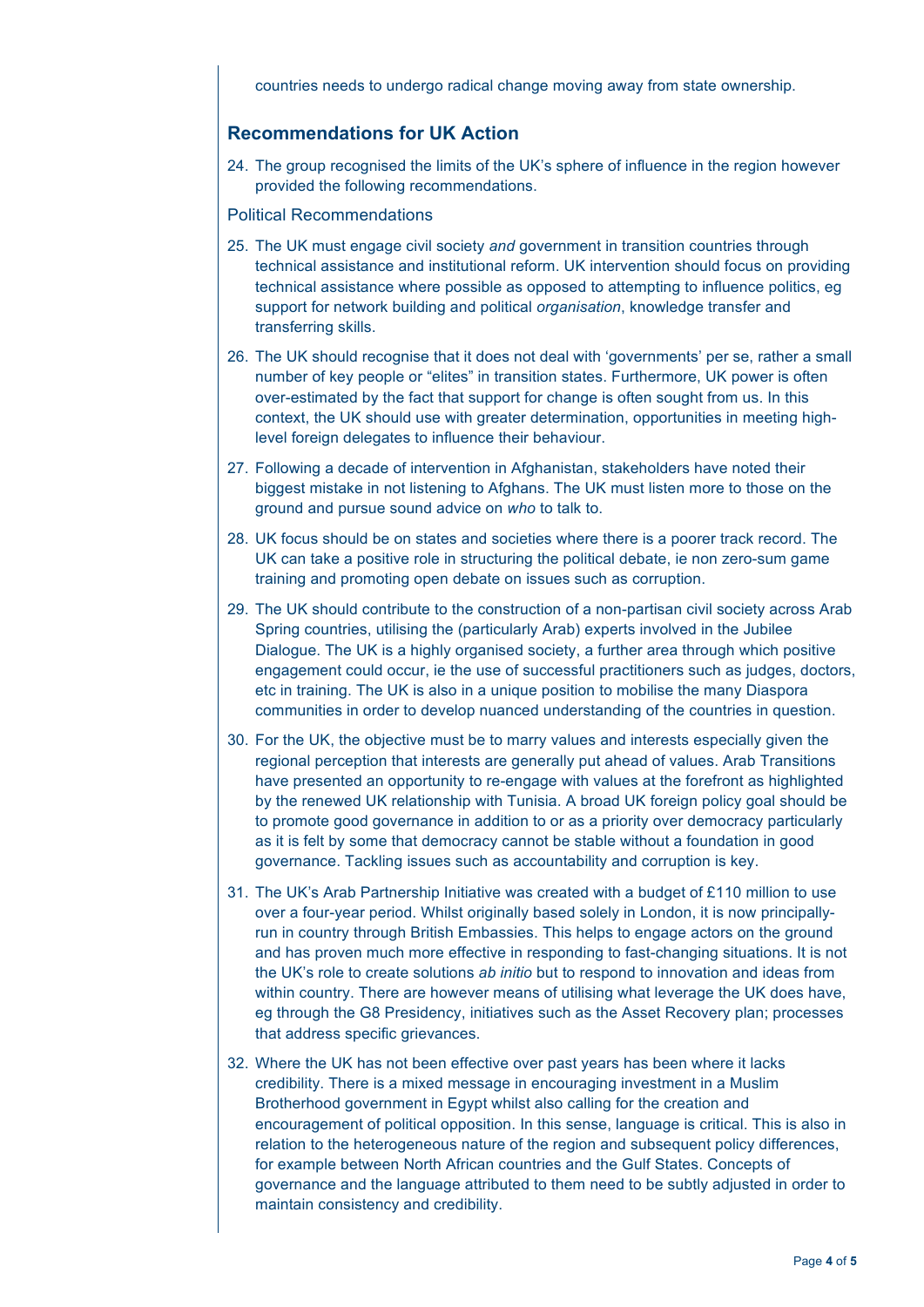#### Human Rights Recommendations

- 33. Reform efforts should be framed within an international human rights law context. Set within current mechanisms and treaties, the promotion of reform can be accessed via a defined benchmark that is not perceived as the imposition of Western values but universally agreed and accepted.
- 34. The UK should be consistent and public in its opposition to human rights abuses carried out by its allies, particularly Bahrain and Saudi Arabia. It must defend the space for activists and civil society campaigners who are often at great risk.
- 35. The UK must push for accountability in the region, particularly for and from those involved in abuses, eg the police in Egypt, both the regime and the opposition in Syria.

#### Economic Recommendations

- 36. The UK should use its leverage with regional allies such as Saudi Arabia to promote cooperation and break the economic impasse in countries such as Egypt. However, this may undercut the effectiveness of conditionality from other sources of funding, such as the EU.
- 37. A diversity of resources is needed; technical, human, financial. The UK should partner not only NGOs but also small and medium-sized businesses who seek joint enterprise in order to develop skills such as management. Creating a 'network of mentors' as set out under the G8 Presidency will be a significant contribution.
- 38. The UK must engage in bilateral economic dialogues aimed at changing perceptions of how the West provides funding (ie conditionality), using positive case studies and expertise from states that have experienced transition, eg Eastern Europe and the European Bank of Reconstruction and Development (EBRD).
- 39. Leverage and capital must become decentralised and focus not just on the capital city but on the provinces. Resources cannot remain within Government (which would only create public reliance on the state for employment). Is there a role for the private sector to help?

#### **Conclusion**

Change in the MENA region over the past two years has been led from within. The UK's policy must focus on how it can best support those in the region leading positive reform, working with a wide range of both governmental and non-governmental actors. There is a valuable role for the UK to play by drawing on its technical expertise in areas such as parliamentary systems, as well as the leverage the UK exerts within the international community, for instance to better coordinate donor funding and support from the International Financial Institutions. Change within the region will be a long process, and the international community needs to maintain patience, providing support whilst being clear on the importance of democratic, inclusive values underlining political and economic systems.

#### **Jennifer Lang**

Wilton Park | April 2013

Wilton Park reports are brief summaries of the main points and conclusions of a conference. The reports reflect rapporteurs' personal interpretations of the proceedings – as such they do not constitute any institutional policy of Wilton Park nor do they necessarily represent the views of the rapporteur.

Should you wish to read other Wilton Park reports, or participate in upcoming Wilton Park conferences, please consult our website www.wiltonpark.org.uk

To receive our e-newsletter and latest updates on conferences subscribe to https://secure.wiltonpark.org/en/secure/subscribe?action=subscribe